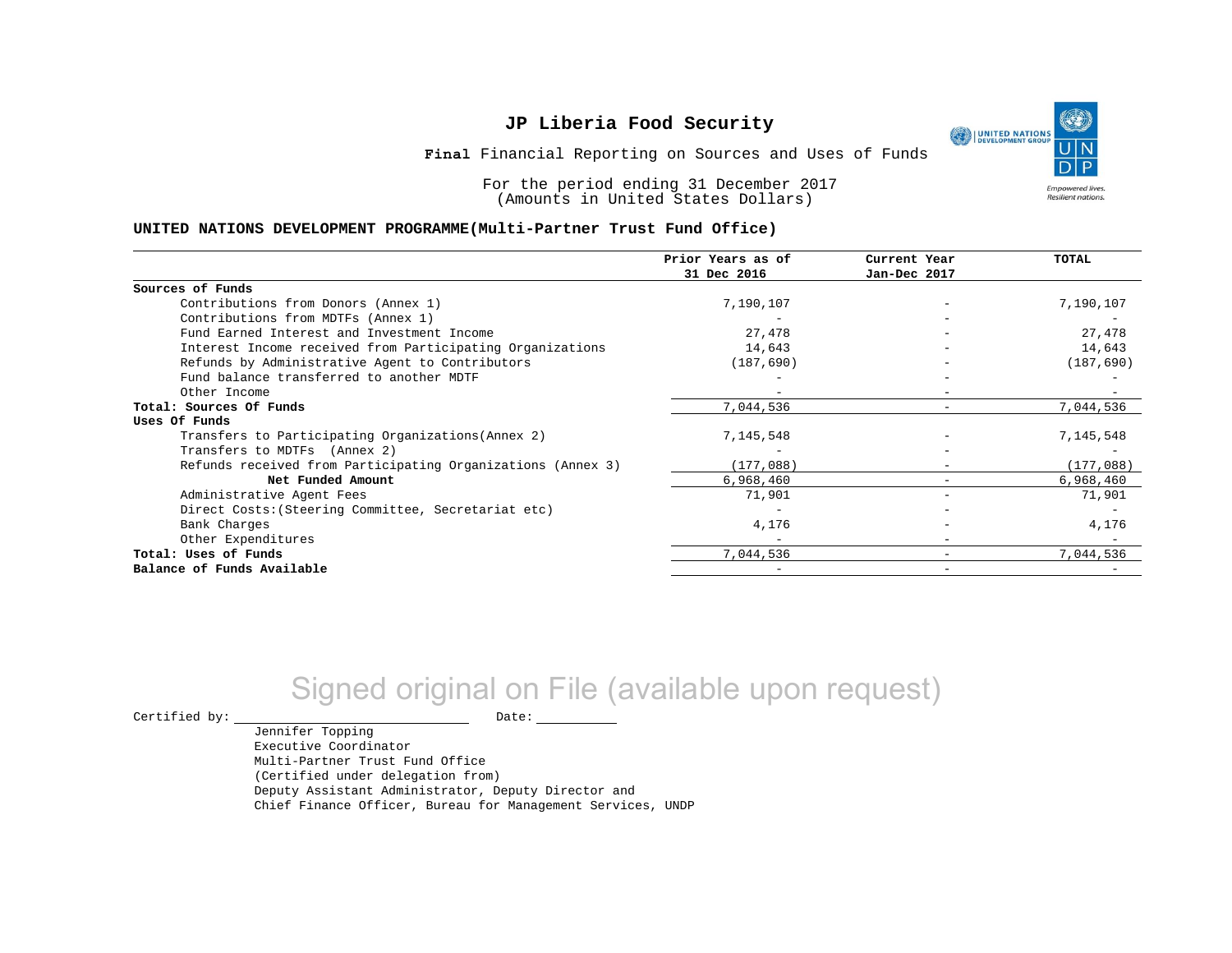(O UNITED NATIONS **Empowered lives** Resilient nations.

**Final** Financial Reporting on Sources and Uses of Funds

For the period ending 31 December 2017 (Amounts in United States Dollars)

### **UNITED NATIONS DEVELOPMENT PROGRAMME(Multi-Partner Trust Fund Office)**

**Annex - 1: Contributions**

|                       | Prior Years as of | Current Year             | TOTAL     |
|-----------------------|-------------------|--------------------------|-----------|
|                       | 31 Dec 2016       | Jan-Dec 2017             |           |
| From Contributors     |                   |                          |           |
| GOVERNMENT OF DENMARK | 7,190,107         | $\overline{\phantom{0}}$ | 7,190,107 |
| Total: Contributions  | 7,190,107         | $-$                      | 7,190,107 |

## Signed original on File (available upon request)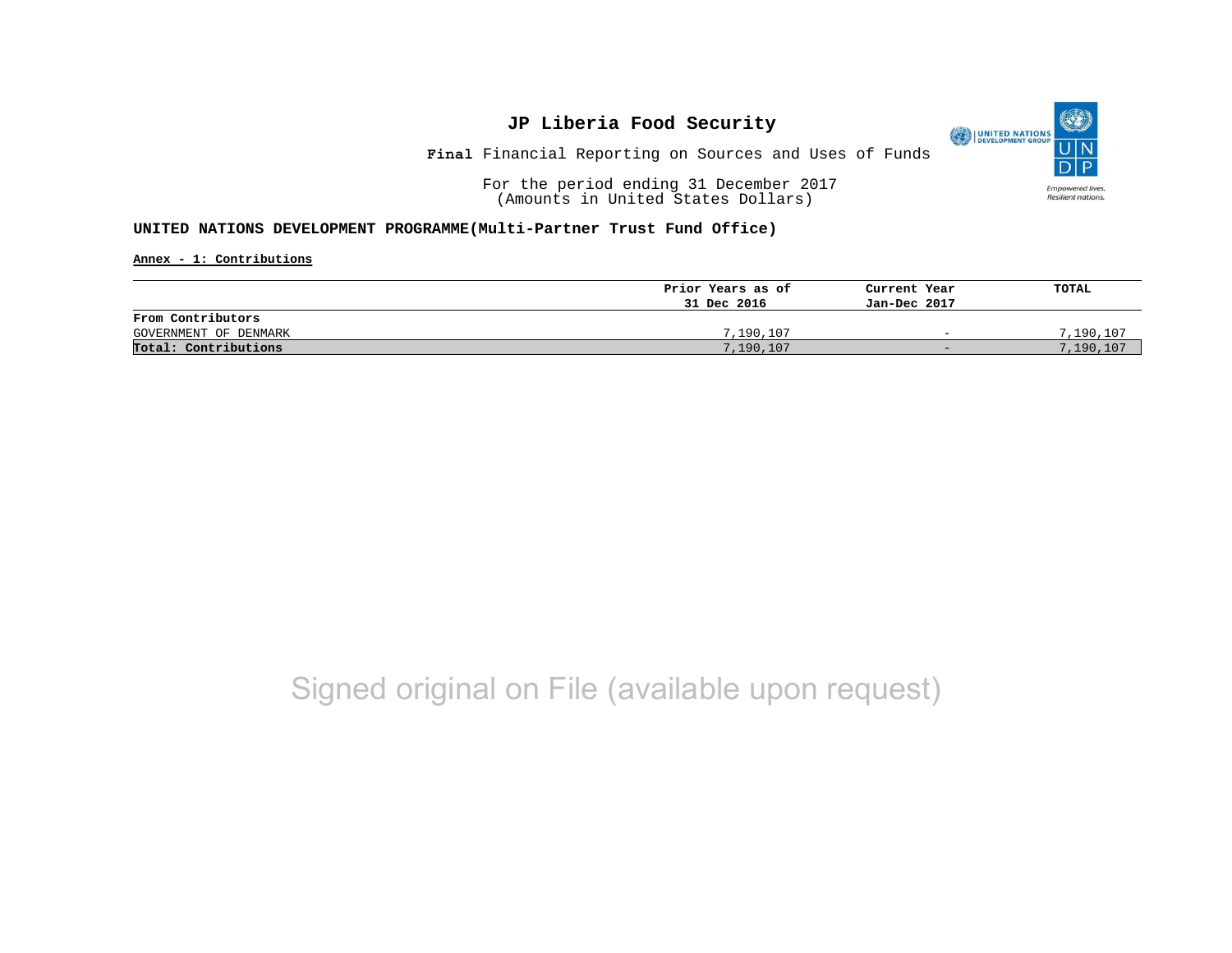O UNITED NATIONS **Empowered lives** Resilient nations.

**Final** Financial Reporting on Sources and Uses of Funds

For the period ending 31 December 2017 (Amounts in United States Dollars)

### **UNITED NATIONS DEVELOPMENT PROGRAMME(Multi-Partner Trust Fund Office)**

**Annex - 2: Transfers**

|                                | Prior Years as of | Current Year             | TOTAL     |
|--------------------------------|-------------------|--------------------------|-----------|
|                                | 31 Dec 2016       | Jan-Dec 2017             |           |
| To Participating Organizations |                   |                          |           |
| FAO                            | 2,789,309         | $\overline{\phantom{a}}$ | 2,789,309 |
| UNDP                           | 1,908,310         | $\overline{\phantom{m}}$ | 1,908,310 |
| UNWOMEN                        | 836,146           | $\qquad \qquad -$        | 836,146   |
| WFP                            | 1,611,783         | $\overline{\phantom{0}}$ | 1,611,783 |
|                                |                   |                          |           |
| Total Transfers                | 7,145,548         | $-$                      | 7,145,548 |

# Signed original on File (available upon request)